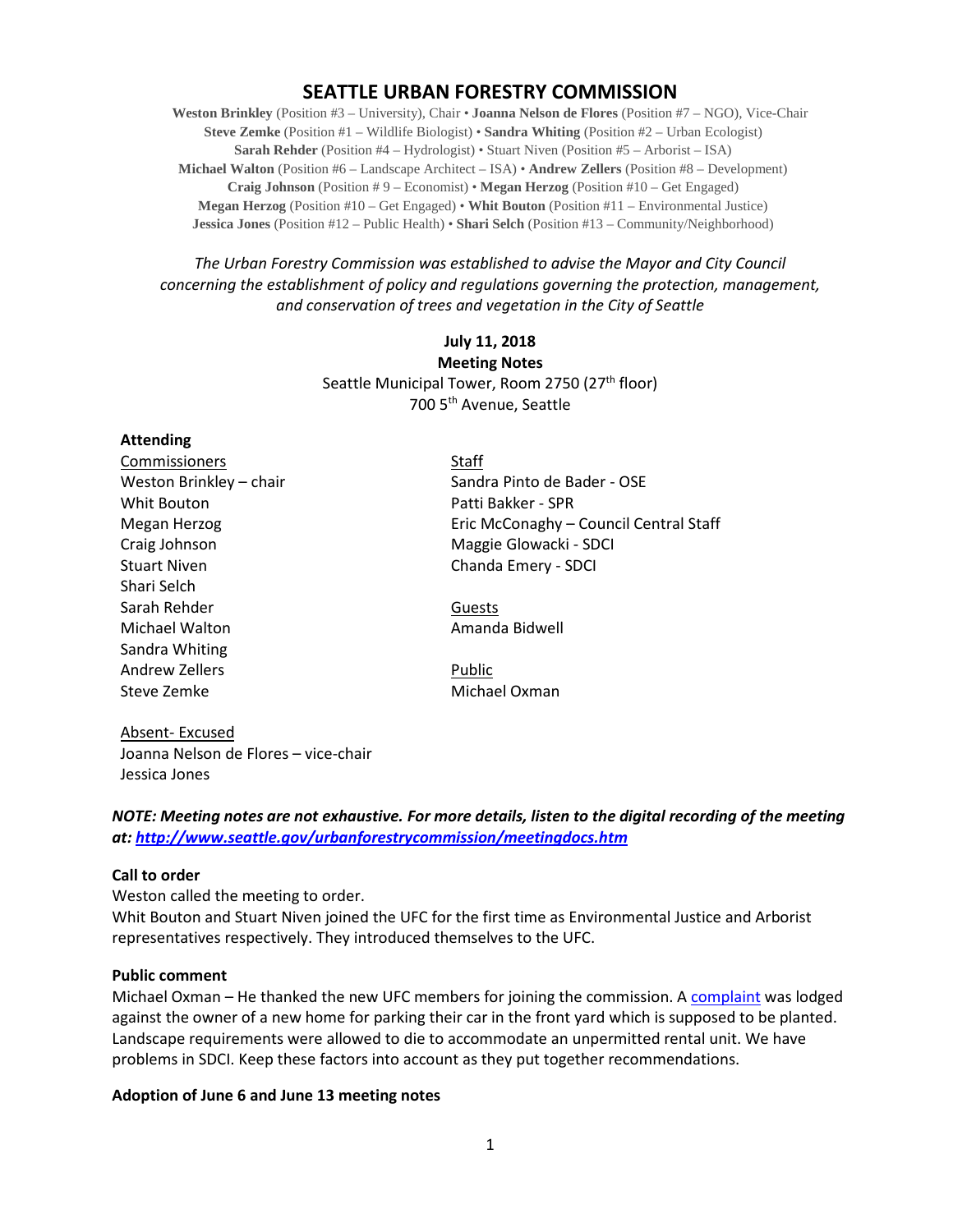## **ACTION: A motion to approve the June 6 meeting notes as amended was made, seconded, and approved.**

**ACTION: A motion to approve the June 13 meeting notes as amended was made, seconded, and approved.**

## **Tree regulations timeline**

Eric McConaghy from Council Central Staff walked the UFC through the tree regulations update. The calendar has been up on CM Johnson's website as part of the [Trees for All](http://www.seattle.gov/council/meet-the-council/rob-johnson/trees-for-all) proposal. He is currently working with SDCI on a draft bill that once finished will allow for publication of a SEPA notice around the end of July. By that point, the bill would be public.

Once the SEPA notice is issued there will be a comment and appeal period on the SEPA threshold determination for the bill around the end of July/beginning of August. There will be a possible briefing and discussion at Council's Planning, Land Use & Zoning Committee (PLUZ) on Wednesday, August 1.

The August 15 PLUZ Committee meeting has been cancelled, so a public hearing will likely take place on September 5. Discussion and possible vote at the PLUZ committee is likely to take place September 19.

There were several questions from the UFC. For the details, please listen to the digital recording of the meeting: *<http://www.seattle.gov/urbanforestrycommission/meetingdocs.htm>*

## **Moss and Air Quality**

Patti Bakker (SPR) and Amanda Bidwell (UW graduate and researcher) presented the findings of her moss study. Amanda did her masters' research on heavy metals pollution in transportation corridors. Many of Seattle Parks and Recreation's natural areas and parks are close to transportation corridors.

Amanda presented her research (see the [report\)](http://www.seattle.gov/Documents/Departments/UrbanForestryCommission/2018/2018docs/MossSoilMonitoring_GSP_Report-reduced.pdf). Moss has been used extensively as an indicator for air quality in Europe. She used pristine sites in the Olympic peninsula, 10 sites in Seattle and 5 along I-90. As Seattle continues to grow so will traffic conditions which impact urban pollution.

Sources of urban pollution

- Exhaust emissions
- Brake and tire attrition
- Lubricant degradation

Moss is like a sponge and absorbs everything around it. The reasons Amanda used moss on her research are:

- It's non-vascular
- Lack protective epidermis
- Absorb organic compounds and inorganic ions deposited on their surface
- It undergoes significant drying and re-wetting cycles
- It provides a snapshot of wet and dry deposition
- There is a history of use a bioindicators in Europe and the Pacific Northwest
- Inexpensive analysis costs

Why use soil?

- Metals, in their various forms, can exist in pore-water as soluble species or precipitate out of solution.
- Metals can stunt plant growth and reduce native survivorship in urban forests
- WA State Department of Ecology measured "naturally-occurring" background levels = concentration of hazardous substance not influenced by anthropogenic activities